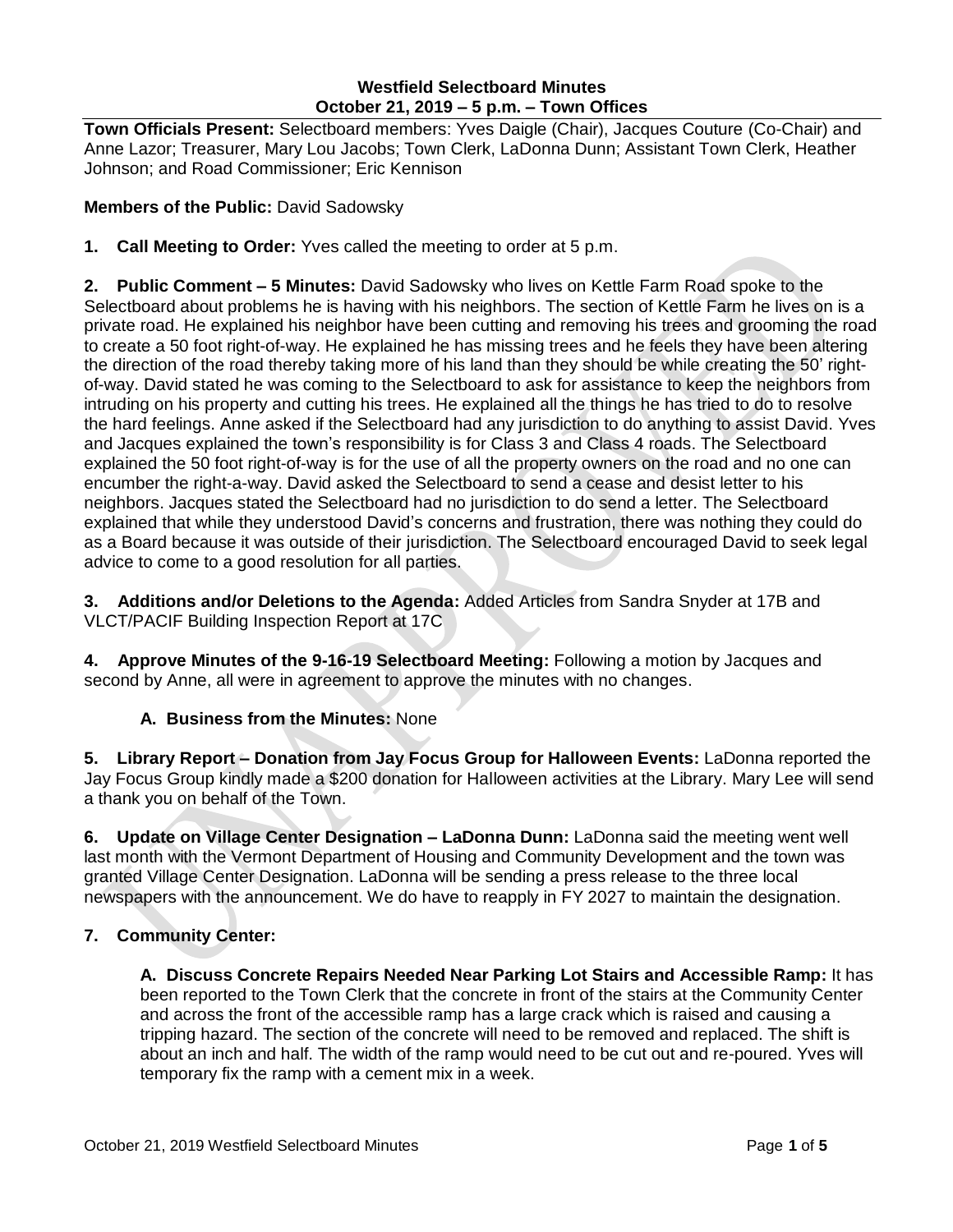## **8. Road Updates:**

**A. Progress on Radar Signs:** Mary Lou has been in contact with Trevor at Johnson Farm and Rental because she has not heard about delivery arrangements for the radar signs. He said the hold-up was they were missing some parts. He stated the radar signs should be arriving this week. Eric Kennison will be contacting Dig Safe.

**B. FY21 Better Roads Grant Application Due 11-22-19:** Yves stated that we want to apply to take advantage of any grant opportunities for the town. Jason Sevigny at VTrans District 9 office will help write the grant application. Heather requested that the Town Clerk/Treasurers office receive a copy of the application as soon as it is completed. Jacques made a motion to approve applying for the Better Roads Grant. Anne seconded the motion with all in agreement.

**C. Schedule for Fall Roadside Mowing:** Eric stated there will be no more roadside mowing this fall since the vegetation has died off.

**D. Boulders in Roger Tetreault's Yard:** Eric is going to talk with Roger and move the boulders into place. They will be placed out of the right-of-way.

**E. Barriers up on Reservoir Road:** He is going to put the barriers in place soon.

**F. Closing Taft Brook Road:** Yves said the town has been talking about this for a while. Jacques said there will have to be a sign that there is no outlet. The town will need to contact all emergency responders alerting them of the road closure of Taft Brook at the Buck Hill Road juncture. Yves stated that the guard rails will be put in place this fall to close the road. Jacques will order the signs. An announcement will be placed in the newspaper and it will be announced on the Town of Westfield, Vermont Facebook page. Reflective road signs will be placed 100 feet on Buck Hill Road in each direction stating Taft Brook Road Closed to Thru Traffic and one that reads Dead End will be placed at the Balance Rock Road and Taft Brook Road intersection. Jacques made a motion to close the Buck Hill Road end of Taft Brook Road. Anne seconded with all in favor.

**G. NVDA Site Inspection Update for Grants-In-Aid Work on Kingdom Mountain Road:** Frank Maloney from NVDA has completed the site inspection of Kingdom Mountain Road. All the paperwork has been submitted. We are waiting for payment from NVDA.

**H**. **Better Roads Grant – Buck Hill:** Heather reported Jess Kennison is working on the Buck Hill Road invoicing so the Better Roads grant reimbursement request can be submitted.

**I. Town Garage Update:** The new grates for the drain were not budgeted for. Ben Guay will make them.

#### **9. Treasurer's Report – Mary Lou Jacobs:**

**A. Approve Warrants for Expenditures Dated: 9/18, 9/25, 10/2, 10/9 and 10/16/19:** Anne moved to approve the warrants as listed. Jacques seconded and all were in favor.

**B. Financial Update and Budget Review:** We currently have \$864,012.87 in the General Fund. The PILOT check is in the amount of \$23,773.00. The delinquent taxes are over \$57,000. Mary Lou will be giving the delinquent tax files to Joyce Crawford.

**C. Review Health Insurance Options for Open Enrollment:** Yves asked if the insurance has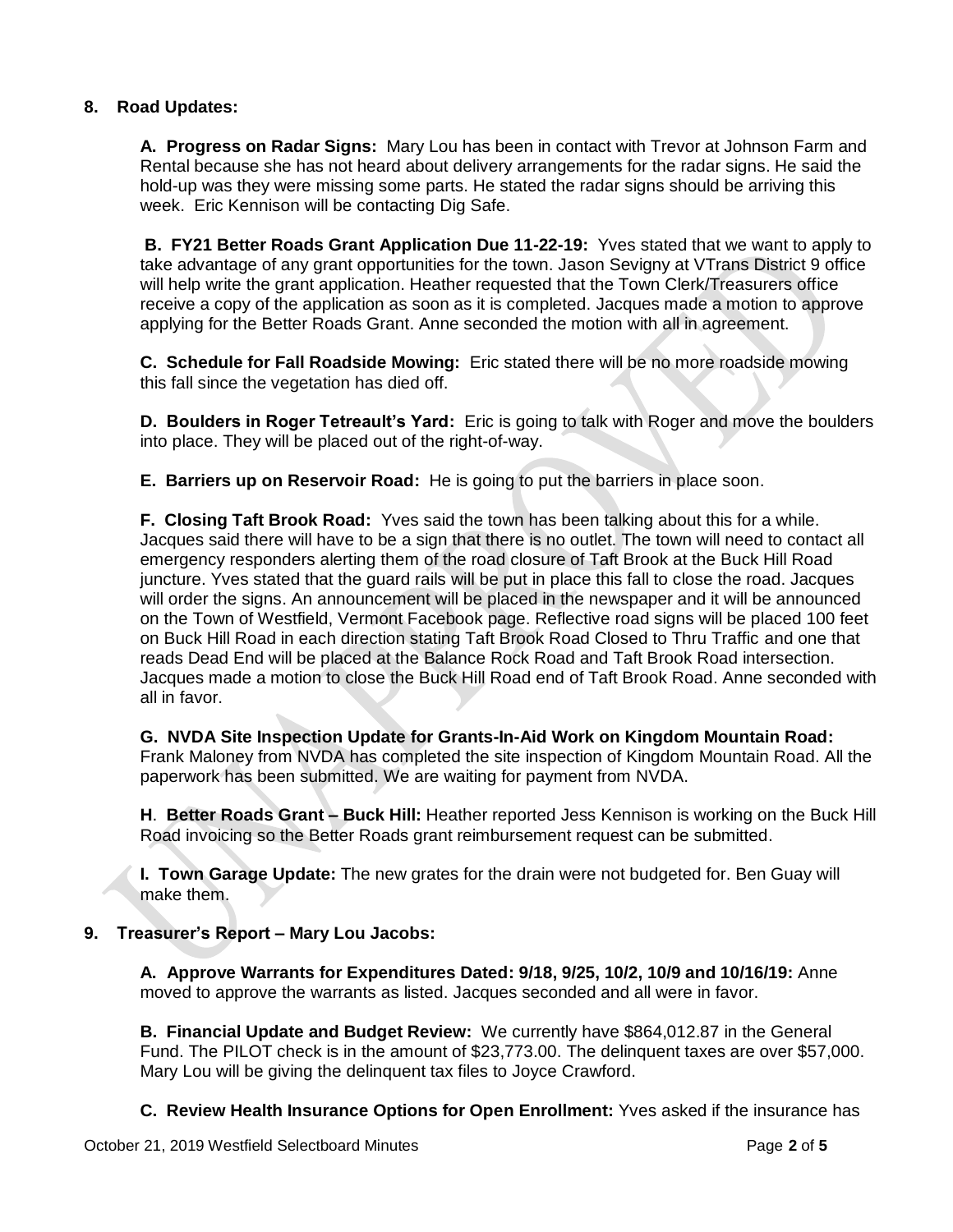increased. The premium has increased by \$114 per month bringing the 2020 premium to \$900.13 per month. The town currently pays 80% of LaDonna's Blue Cross Blue Shield Platinum Plan. Based on the new premium rate of \$900.13 the towns 80% would be \$720 and LaDonna's 20% would be \$180.13. There was a motion by Jacques to continue the same Platinum Plan for LaDonna. Yves seconded and all were in favor. Mary Lou stated she would get an updated policy from Eric as the town pays a percentage of Eric's personal health insurance policy.

**D. Edward Jones Account – Sign Business Account Authorization and Agreement Form:**  The Selectboard signed an authorization form giving Mary Lou Jacobs access to the Edward Jones accounts. In October, Mary Lou transferred \$44,229.46 from the Edward Jones account to the General Fund checking account for the town garage capital improvement. We will get another \$10,000 from the Good Neighbor Fund in January. The reappraisal money is still at the Credit Union.

**E. Letter from Sheriff Regarding Contract Hours:** Last month they sent a statement and were vague on how they owed us time. Fifteen of the hours were from the year before. Mary Lou tried to email the Sheriff. Chief Deputy Philip Brooks sent a letter to explain that they have replaced these hours. Because of the questions about the hours worked, Mary Lou only paid the Sheriff's Department for the hours they actually worked. Yves said we need to continue to monitor the hours reported on the monthly report. After reviewing the letter from Deputy Brooks, Mary Lou paid the balance due for the quarter.

**10. Discuss Updating Speed Ordinance to Include 35 mph Section of Route 100:** LaDonna said she received a phone call from Sheriff Deputy Taylor Jacobs at the Sheriff's Department who informed her that Westfield's Speed Ordinance doesn't cover the 35 mph section of Route 100. If a ticket is contested in this section of town the money collected for the fine goes to the state. The Sheriff's Department has been contacting all of the towns that have this issue with their speed ordinance. The new traffic judge has been asking for proof to see the ordinance. Deputy Jacobs sent a copy of the Town of Danville's Speed Ordinance which the Sheriff's Department feels is a good model to follow. LaDonna will contact Town Attorney, Sara Davies, and send a copy for her comments. LaDonna said even if the town changes our current ordinance, the State Police issuing tickets don't have to write it under Chapter 23 V.S.A. §1007. Jacques made a motion to revise the Speed Ordinance to include the section of Route 100 that has a speed limit of 35 mph. Yves seconded the motion which passed unanimously.

**11. Paving Repair on School Street in Front of D & D Electric:** He called Yves and stated that when they paved they did not put in an apron at the driveway at D & D Electric. Because of this, during a storm water event, rain washes gravel out of his yard and down School Street towards North Hill Road. Yves talked to Browns Paving about the needed repair and they wouldn't be available until November. It was suggested that four or five feet of pavement would be sufficient. Anne asked if it would come out of the highway budget. Eric stated if we do some paving he would contact Pike. The \$30,000 would come out of paving budget or Balance Rock Road resurfacing. Eric said he has \$181,000 for the remainder of the highway budget. Jacques stated we should try to keep a buffer in the highway budget for bad winters or storm water events. Mary Lou said other towns put a percentage of the budget as a contingency fund line item for unanticipated expenses. We also have to retire the debt to retire this year from the line of credit. Eric recommended a highway escrow account be set up to place unused highway budget money into if his whole budget was not expended. There was discussion about paving on School Street which would include the repairs in front of D & D Electric. Jacques moved to approve that tarring on School Street, from North Hill Road to the bridge including the apron repair in front of D & D Electric, take place this fall. Anne seconded with all in favor. Eric will call and make the arrangements.

# **12. FY20 Payment in Lieu of Taxes (PILOT) for Agency of Natural Resources (ANR) State Forests:**

A letter was received from the State of Vermont Department of Forests, Parks and Recreation explaining changes to the program. It stated the principal change to be aware of is the new formula used to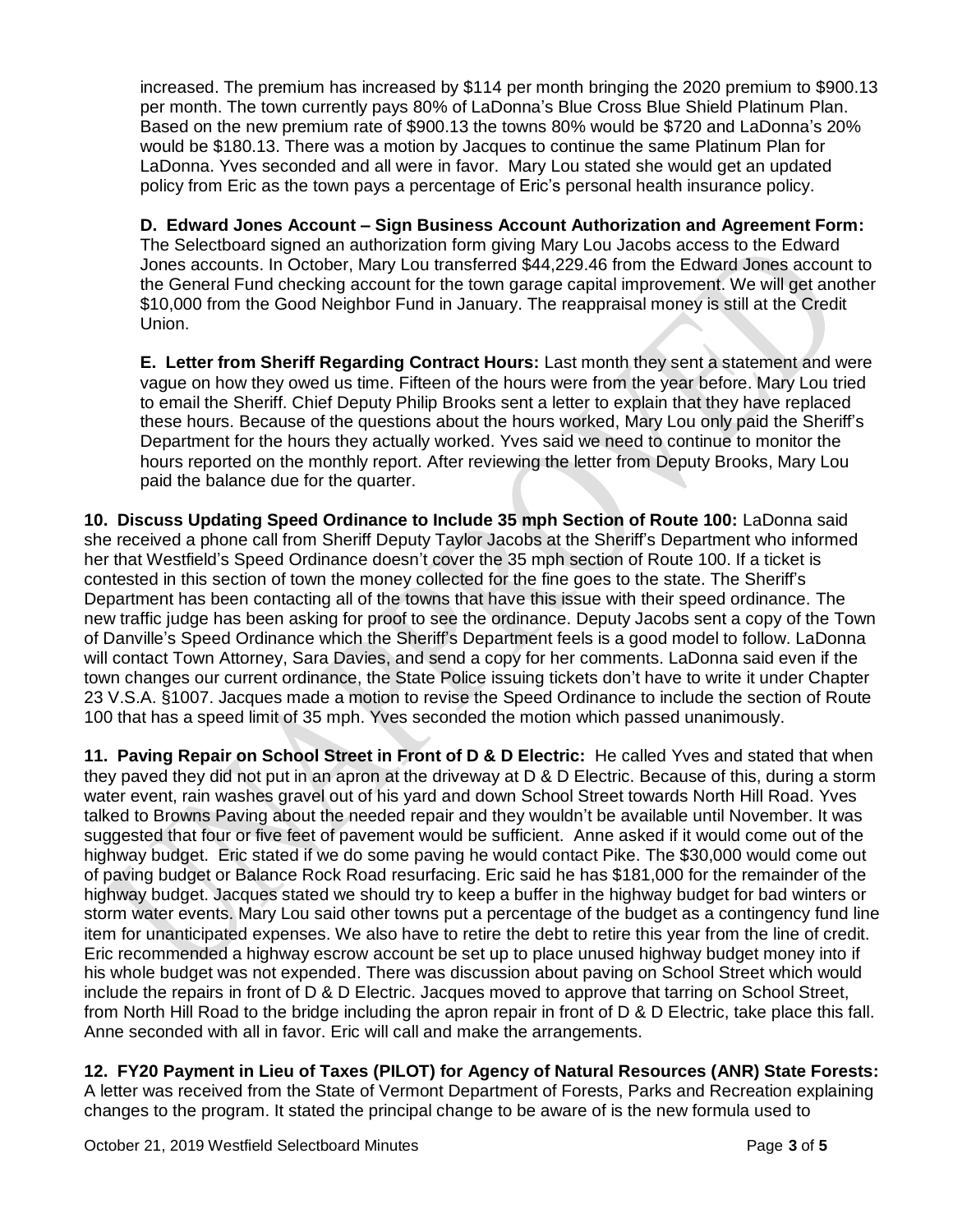determine PILOT payments for ANR lands. For parcels acquired after April 1, 2016, the fair market value of land used to calculate PILOT payments is established by the value of the land as assessed by the town in the tax bill at the date of acquisition. The fair market value applies the total municipal tax rate to both the current use value and the taxable value to establish the PILOT payment. The value for all ANR property acquired before April 1, 2016 is now set by the Tax Department's Division of Property Valuation and Review. These base values are used for all future payments but can be subject to adjustments every 3-5 years at ANR's request to account for market changes. The average change of fair market values in Vermont has been around 2% annual growth. The values currently assigned to parcels represent the fair market value as determined by PVR for ANR owned lands in our town as of FY15. The Town will receive \$23,773.00 from the State of Vermont for the PILOT payment for FY2020.

**13. Sheriff's Report for August & September:** The report reflected 23.25 patrol hours and \$459 in fines issued for August and 21 patrol hours and two administrative hours with \$303 in fines for September.

## **14. Recycling Update:**

**A. New No Illegal Dumping Sign:** The new sign has been installed at the Recycling Center.

**B. Letter from All Metal Recycling Regarding Steel Pick-ups:** Yves reviewed a letter that was received from All Metals Recycling. He said until the price of steel increases, we will be getting no money for the steel picked up in lieu of being charged a pick-up fee. The pick-up fee is being waived because we are members of the waste management district.

**C. Letter from NEKWMD – New Pick-up Rates for 2020:** The pick-up rates are increasing to \$45.00 for recycling. This is an increase of \$10. Schools will be charged \$30.00 for pick-up. The increase in pick-up fees is expected to raise an additional \$10,000 for the Northeast Kingdom Waste Management District FY20 budget. The additional money will enable the waste management district to acquire a baler. The proposed surcharge rate for 2020 will remain unchanged at \$24.75/ton.

**15. Barking Dog Complaints in Village:** It was brought to Yves attention that there is a barking dog in the village disturbing a property owner's sleep. Westfield has an ordinance addressing barking dog. The ordinance states: No person shall own, keep or harbor a dog [or wolf hybrid] that disturbs the quiet, comfort and repose of others by frequent, habitual or persistent barking or howling. Westfield's dog ordinance further states: A signed written complaint to an alleged violation of this ordinance shall be submitted to the Town Selectboard and/or Constable whereon said person(s) shall investigate the complaint, and if such complaint is substantiated take appropriate action in accordance with the provisions here in. Yves will contact the complaining party and explain the process before the Town proceeds with enforcement. There is a new puppy living in that area of the village. LaDonna will speak with the owners and make sure the dog is licensed.

**16. Updated Quote for Cleaning Headstones at North Hill Cemetery for 2020 Budget:** LaDonna stated she received an updated quote from Heritage Memorials, Inc. for \$500.00. The work will need to be budgeted for and completed in 2020.

#### **17. Other Business:**

**A. Special Westfield School District Election 11-12-19 by Australian Ballot and Informational Meeting 11-5-19 at 6 p.m. at the Jay-Westfield Joint Elementary School:** The Informational Meeting will be in Jay. The election results will be commingled with Jay.